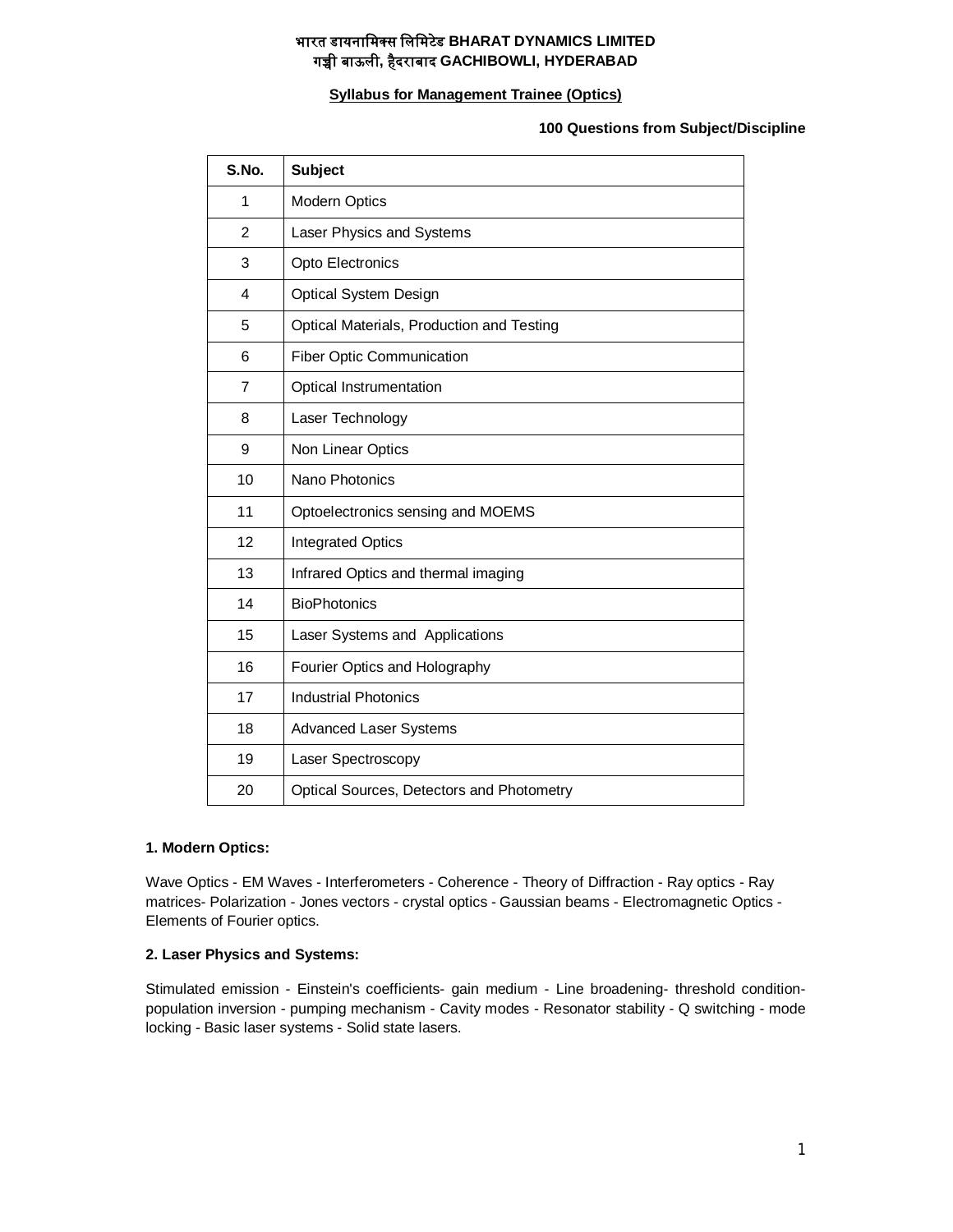# **3. OptoElectronics:**

Optical circular waveguides and their modes of propagation. Optical fiber structures, materials, fabrication, and cables. Signal degradation and design optimization of SM fibers. Semiconductor light sources and detectors for Optical communications. Light modulators and display devices.

# **4. Optical System Design**

Introduction to Optical systems, Ray tracing procedures, Aberrations, Multi lens systems, Photometry of optical systems, Mirrors and prisms, Image evaluation, Optical systems, Optimization techniques.

### **5. Optical Materials Production and Testing**

Types of Optical glass - IR materials - gallium arsenide - Optical glass making, IR materials manufacturing - abrasives, polishing compounds - Tools and fixtures - spherical and plano tools - Optical fabrication -Optical shop testing.

#### **6. Fiber Optic Communication**

Elements of optical fiber link, advantages and applications. power launching, joints, splices, connectors, and test methods. Optical receiver and transmission systems - power and rise time budget, noise effects. WDM concepts and components, Optical amplifiers, Optical networks-SONET/SDH, Nonlinear effects, Solitons, Ultrahigh Capacity Networks.

# **7. Optical Instrumentation:**

Radiometry: basic concepts; Visual Systems: magnifiers and eyepieces; Projection Systems: profile projectors; IR and Medical Systems: thermal imaging instruments; Metrology Instruments: interferometric instruments, online optical sensing of temperature and flow.

#### **8. Laser Technology**

Power source for CW and pulsed lasers: Energy transfer in solid state laser systems, ion laser systems, molecular lasers, organic dyes and liquid dye lasers. Semiconductor lasers, Excimer lasers and metal vapour lasers, Optics for lasers, damage in optical components.

#### **9. NonLinear Optics**

Nonlinear Optical Interactions - Polarization response of materials to light - Harmonic generation-Phase matching - bistability - self focusing - Third-Order Nonlinear Susceptibility- Self-Phase Modulation- Optical Solitons - Four-Wave Mixing - Kerr effect - Multiphoton processes- Stimulated Brillouin and Raman scattering.

#### **10. Nano Photonics**

Evanescent fields-propagation and focusing of optical fields - spatial resolution and position accuracy - light generation by nanostructures - Quantum emitters - Nanolasers - Photonic crystals - surface plasmas.

#### **11. Optoelectronic Sensing and MOEMS**

Optoelectronic sensors - classification; Materials interactions for sensing; Components and optical fibers for sensing; Optoelectronic systems for sensing Displacement, Temperature, Pressure, Flow, Level, etc., and distributive sensing. FBGs and LPGs for Smart structures. MOEMS for sensing applications.